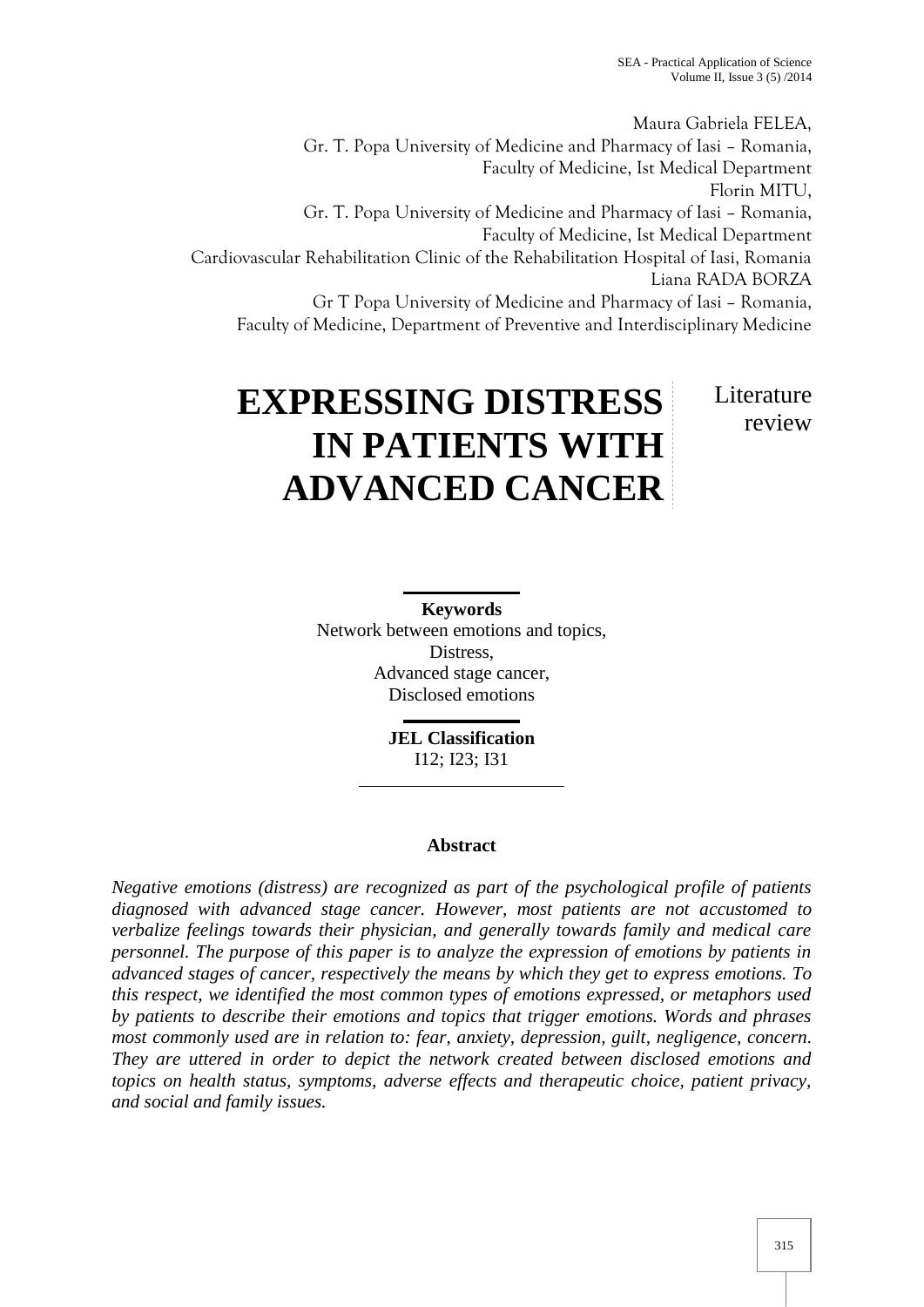## **Introduction**

Negative emotions (distress) are recognized as part of the psychological profile of patients diagnosed with advanced stage cancer, revealed by verbal or non-verbal communication (Zabora et al., 2001; Stark et al., 2002; Ryan et al., 2005).

World Health Organization defined palliative care (WHO, 2002) as an on-going "approach that improves the quality of life of patients and their families facing the problems associated with lifethreatening illness, through the prevention and relief of suffering by means of early identification and impeccable assessment, and treatment of pain and other problems – physical, psychosocial and spiritual".

Terminal cancer means having an incurable cancer with no chance for the patient to be cured and it will soon lead to death.

The occurrence and long-term persistence of negative emotions, like anxiety and depression, in advanced cancer patients may influence their perception on life quality (Grabsch et al., 2006). Psychological distress, induced especially by those two types of emotions, was related to 27% increased risk of cancer death in a large sample size from the Scottish Health Survey (SHS) which is periodically performed, every 3 to 5 years (Chida et al, 2008; Hamer et al., 2009). In Hamer study performed on 12,880 patients vs. 337 persons in the control group, there was a strong correlation between distress and cancer site only for lung cancer mortality.

However, most patients are not accustomed to verbalize feelings towards their physician, and generally towards family and medical care personnel.

A consequence of distress is the dropout phenomena from cancer or depression treatment due to fatigue, delirium, cognitive impairment, side-effects from antidepressant drugs and chemotherapy (Wells et al., 2011). The qualitative research may endeavour to define the adherence to treatment or its lack, depending on gender, age, race, socio-economic status.

## **Aim of the study**

The purpose of this paper is to analyze the expression of emotions by patients in advanced stages of cancer, respectively the means by which they get to express emotions. To this respect, we identified the most common types of emotions expressed, or metaphors used by patients to describe their emotions and topics that trigger emotions. The method used to explore the patients' "inner voice" is the qualitative research by semi structured interviews.

#### *Intrapersonal and Interpersonal Emotions*

The change in perception of body image in patients with low rectal cancer that benefit of a permanent stoma after abdominoperineal resection can

negatively influence the quality of life (QoL) (de Campos-Lobato et al., 2011). The depth of the effect of physical aspect changes is more profound in breast cancer women (Adams et al., 2011).

In young adult cancer patients, distress was correlated negatively to family and social support (Kumar and Schapira, 2013) with a frequent use of "dejected" and "frustrated".

Although it was not found any difference in the severity of emotions reported to the financial status, people with lower economic status did manage to express more often their distress, and thus, to receive and perceive more empathy from their oncologists than those with a higher economic status (Pollak et al., 2010).

#### *Topics-Related Emotions*

Narrative communication allows to unveil the deep feelings of cancer patients. The importance of this status is to verbalize those emotions, especially the negative ones. Some studies have shown a longer survival in breast cancer women while they have been psychologically supported. Words as "worried", "afraid", "depressed", "nervous" "worried", "afraid", expressed negative emotions like anxiety, fear, depression, anger.

In single young adult cancer patients, the family role in caregiving and psychological support helps their child to cope with the cancer, to reduce the feelings of profound loneliness and emotional distress (Kumar and Schapira, 2013).

Some reasons for treatment discontinuity are offered by the patient concerns related to cancer – emotional strike while diagnosis or prognosis disclosure, and the requirement to be adherent to treatment –, rising care demands, social and financial issues, employment, depression treatment-dissatisfaction. informational misunderstandings, instrumental (including transportation problems), cultural (language communication problems) and discrimination from providers, and health care team problems (Wells et al., 2011; Anderson et al., 2008).

The "guilt" as a result of introspection is retrospective as well as prospective search. The patient expressed guilt related to circumstances like his negative thoughts or actions – "have done something wrong or evil" (Puchalski, 2012).

Other patients felt that having cancer made them to "desire to be closer to God, deepening relationship with Him" (Puchalski, 2012).

Distress was seen when speaking about symptoms and functional concerns, and experiencing health care system support (Anderson et al., 2008).

Irrespective of gender and age, any major physical changes determines negative distress. While the patient chooses a certain treatment in order to survive, the impact might be reproduction, sexual function or identity self-perception (Kumar and Schapira, 2013).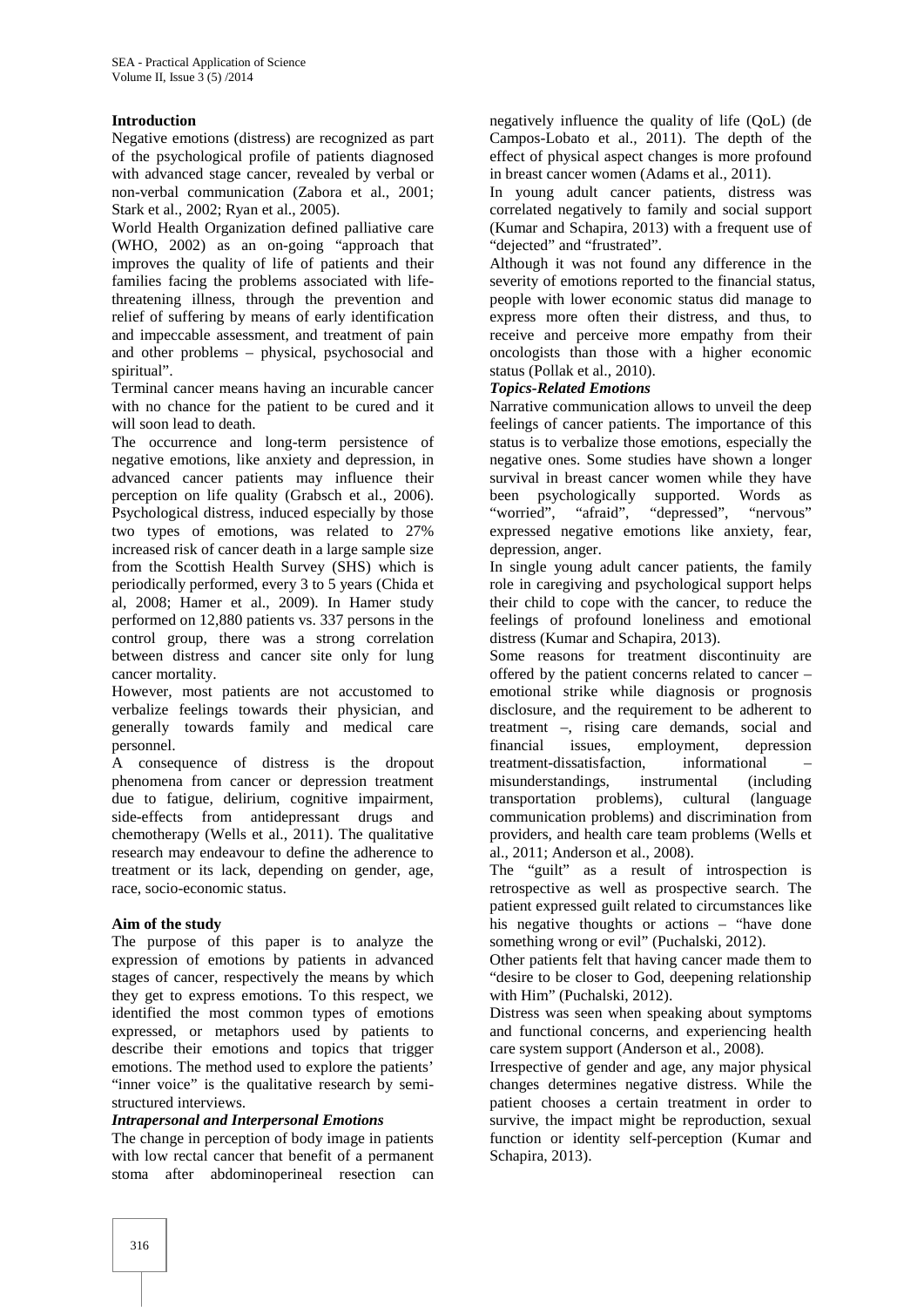In about health of oncological patients, the distress was very strongly perceived while they got the medical diagnosis and/or were informed about the treatments (Anderson et al., 2008).

The assessment of depressed affect may outline the maladaptive behaviour in cancer patients, as self neglect or abusive behaviours directed towards the loved ones (Massie, 2004).

Patients felt hopeless (Hagerty et al., 2005) when they perceived the doctor to be nervous or uncomfortable, or when the doctor used technical communication, euphemisms and giving the good news before the bad ones. Their "not hopeful state" was associated to future health and life, and to their perception upon unmet needs and value of life (Puchalski, 2012).

## **Discussion**

In case of cancer, the adaptation to this lifethreatening disease associated with decreased quality of life is shaped by a network that comprises family and friends that come in with a positive emotional support, and the physician and each of the health care team members that encourage and provide information about the disease every time the patient needs.

Just as for cancer patients in advanced stage, terminal cancer patients openly expressed their distress in relation to death and dying in very rare situations.

Patient concerns rise from a combination of barriers that wields a negative influence on patient behaviour and doctor-patient relationship (Wells et al., 2011; Anderson et al., 2008).

A complex medical care pattern recognizes the oncologic patient as a whole person with a history of chronic illness that intermingles in an unique manner each and all biological, psychological, social, and spiritual dimensions (Delgado-Guay, 2008). Psychosocial and spiritual inquiries that contour the bio-psycho-socio-spiritual model should be part of the same frame arising from the doctor-patient relationship (von Gunten and Higginson, 2006).

The medical team should receive training in order to make the differences between experience, expression, and control of anger (Zabora et al., 2001).

Palliative medicine is prepared to address both patient and family needs, social and spiritual demands, and emotional distress (Engel 1977; Sulmasy, 2002).

## **Conclusion**

Words and phrases most commonly used are in relation to: fear, anxiety, depression, guilt, negligence, concern. They are uttered in order to depict the network created between disclosed emotions and topics on health status, symptoms,

adverse effects and therapeutic choice, patient privacy, and social and family issues.

The empathic behaviour on the part of the oncologist is stimulated by the multiple expression of patients' distress, as seen in low-income patients, who also perceive a more empathic attitude from their physicians.

The endeavour to explore the inner behind the chronic disease will reveal thoughts, motivation, attitudes and finally the personal touch on the patient behaviour.

## **Acknowledgements**

"This publication benefited from the financial support of the project "Programme of excellency in the multidisciplinary doctoral and post-doctoral research of chronic diseases", contract no. POSDRU/159/1.5/S/133377, beneficiary "Gr. T. Popa" University of Medicine and Pharmacy of Iasi, project co-financed from the European Social Fund through the Sectoral Operational Programme Human Resources Development (SOP HRD) 2007- 2013".

## **References**

- [1] Adams E, McCann L, Armes J et al. 2011.The experiences, needs and concerns of younger women with breast cancer: a meta-ethnography. Psycho-Oncology. 20:851–861.
- [2] Anderson W.G., Alexander S.C., Rodriguez K.L., Jeffreys A.S., Olsen M.K., Pollak K.I., Tulsky J.A., and Arnold R.M. 2008. "What concerns me is…" Expression of emotion by advanced cancer patients during outpatient visits. Support Care Cancer 16(7): 803–811. doi:10.1007/s00520-007-0350-8.
- [3] Chida Y, Hamer M, Wardle J, Steptoe A. 2008.Do stress-related psychosocial factors contribute to cancer incidence and survival? A systematic quantitative review of 40 years of inquiry. Nat Clin Pract Oncol;5:466–75.
- [4] de Campos-Lobato LF, Alves–Ferreira PC, Lavery IC, Kiran RP. 2011. Abdominoperineal resection does not decrease quality of life in patients with low rectal cancer. Clinics. 66(6):1035-1040.
- [5] Delgado-Guay MO, Bruera E. 2008.Management of pain in the older person with cancer part 1. Oncology; 22(1): 56–61.
- [6] Engel GL. 1977.The need for a new medical model: a challenge for biomedicine. Science; 196: 129–136.
- [7] Grabsch B, Clarke DM, Love A, McKenzie DP, Snyder RD, Bloch S, Smith G, Kissane DW. 2006.Psychological morbidity and quality of life in women with advanced breast cancer: a crosssectional survey. Palliat Support Care; 4:47–56. [PubMed: 16889323].
- [8] Hagerty R.G., Butow P.N., Ellis P.M., Lobb E.A., Pendlebury S.C., Leighl N., Mac Leod C.,